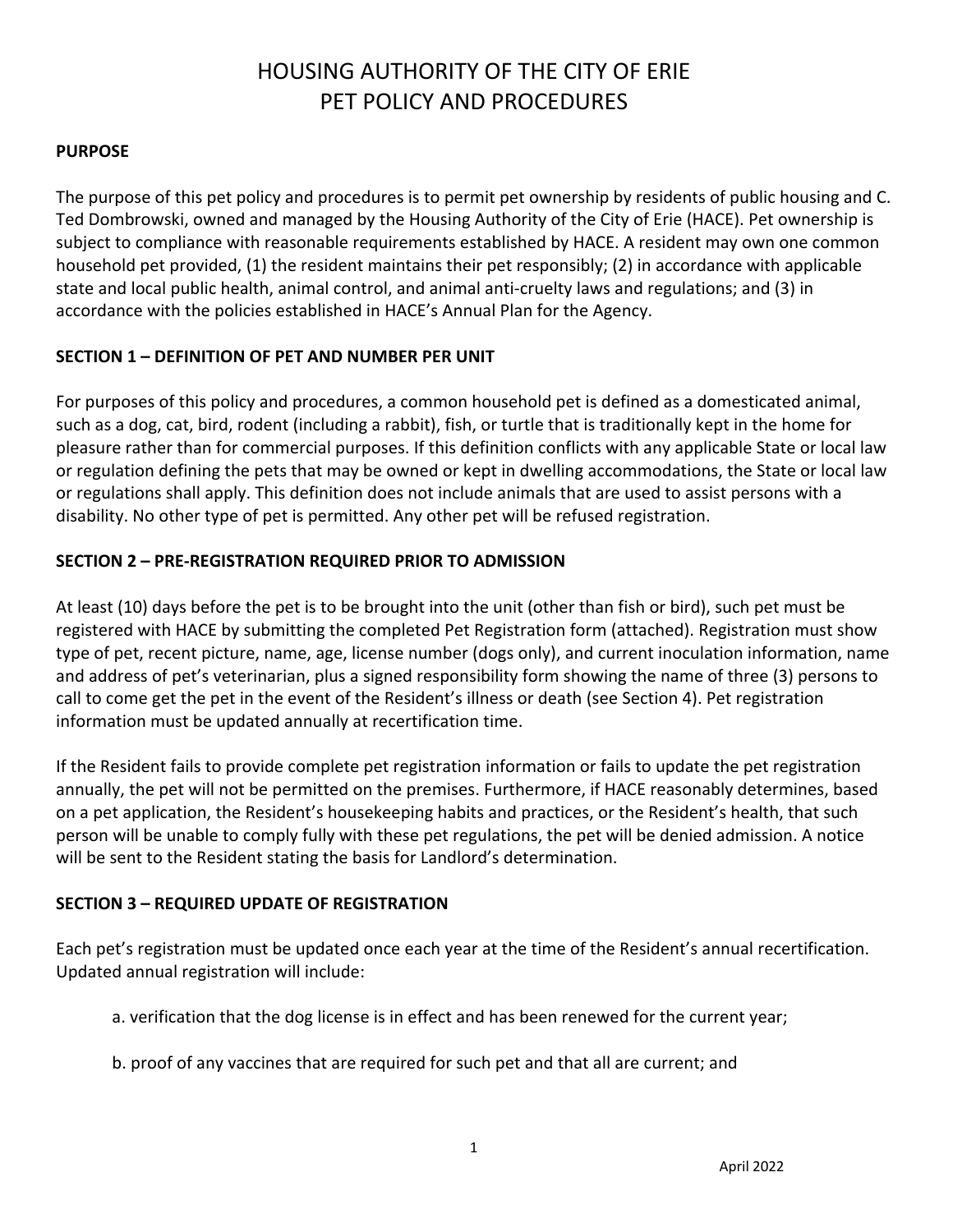c. reviewing the pet responsibility form with the resident to see that the three persons listed are still correct and that there has been no change in either addresses or telephone numbers.

## **SECTION 4 – PET RESPONSIBILITY FORM**

Prior to pet admission, the Resident must complete and sign a written pet responsibility form (attached) showing the name, address, and telephone number of three (3) local persons who will retrieve the pet in the event of the Resident's illness, vacation, or death. The responsibility form must be renewed each year at annual recertification.

## **SECTION 5 – PET DEPOSIT**

Any (dog or cat) owner must pay a \$100 refundable pet deposit to cover costs that may be incurred by HACE for damages caused by the pet. The pet deposit will be refunded when the pet is no longer a part of the residence, and upon inspection of the unit for damages. If damages are repaired during the tenancy, the cost will be billed directly to the resident. If pet related damages are repaired after the unit is vacated, the cost will be deducted from the pet deposit and any balance owed will be billed to the resident. No deposits are required for birds, fish, rodents, or turtle owners.

For dogs and cats that are not spayed or neutered before admission, an additional \$75 deposit is required. This deposit will be refunded when the appropriate spaying or neutering occurs and is verified by a veterinarian. The pet deposit and spay/neuter deposit may be paid in the amount of \$50 when the pet is brought onto the property and \$10 per month thereafter until the deposit is paid in full.

## **SECTION 6 – PETS - GENERAL CONDITIONS**

The Resident agrees to comply with these pet policies and procedures, and understands that violations shall be grounds for removal of the pet and/or termination of the Resident's tenancy.

a. No pet may be left unattended, and under no circumstances tied or tethered, outside of the Resident's unit or building.

b. Pets are not to be taken into other residents' unit for any reason.

c. Pets are never permitted in the building's public rooms, such as the offices (except for registration), waiting rooms, public bathrooms, youth clubs, or services offices.

d. Residents shall not alter their unit, inside or outside, to create an enclosure for their pets.

e. Apartments, storage sheds, and yard areas must be kept clean and free of hair, feathers, seeds, droppings, urine, feces, and odors at all times.

f. Costs of extermination from fleas, ticks or other animal related pests caused by resident's pet will be the responsibility of such resident. If the pests migrate to adjacent units in a building, the pet owner will be responsible for extermination in those units also.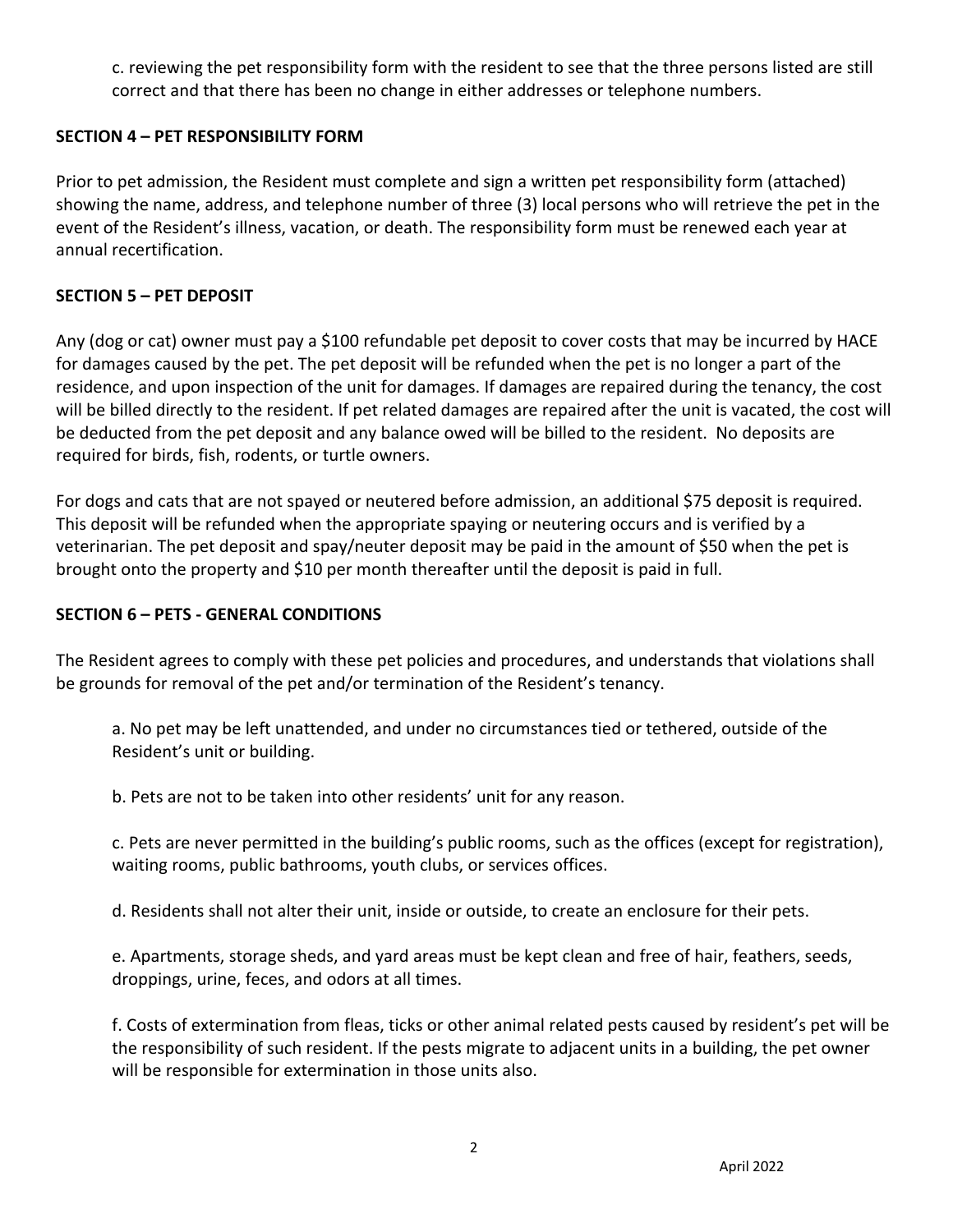g. Residents shall not permit any disturbance by their pet, which would interfere with other Residents' quiet enjoyment of their accommodations. This includes disturbances such as loud barking, howling, scratching, whining, loud chirping, yowling, screeching, or other such activities.

h. Pet waste—Pet waste must be properly disposed of. At no time will pet waste of any type be permitted to remain in yard areas or common areas of the development. It is the owner's responsibility to remove pet waste when it occurs. Pet waste of all types, must be put in tightlyfastened, heavy-duty plastic bags and placed outside in the trash container provided to the resident. High rise residents must place in the dumpster/trash room located on the ground floor. Pet waste should never be deposited in any trash chute. A \$5.00 charge will be levied each time the Resident fails to remove pet waste in accordance with the rules.

i. Whenever a pet is out of the apartment or home for any reason, such pet will be on a leash or a secured carrier. Recapture of a loose pet is the sole responsibility of the Resident. HACE will not be involved or take responsibility for such recapture.

j. Pets that are exercised on any HACE premises must be on a leash at all times.

## **SECTION 7 – VISITING PETS**

Visiting pets are not permitted unless they are a trained service animal being used by a visitor.

## **SECTION 8 – PROTECTION OF THE PET**

If the health or the safety of a pet is threatened by the death or incapacity of the Resident, or by other factors that render the Resident unable to care for the pet, HACE will contact one of the three persons listed on the Pet Responsibility Form. If none of these three responsible people is willing or able to care for the pet or, after reasonable efforts, HACE has been unable to contact one of the three persons, HACE will contact the appropriate state or local agency and request removal of such pet. If there is no state or local agency authorized to remove a pet under these circumstances, HACE, or its designee, will enter the Resident's unit, remove the pet, and place it with a local shelter.

## **SECTION 9 – OWNER'S ABSENCE**

If the Resident is temporarily absent, such as in the hospital or on vacation, HACE must be notified as soon as possible before the Resident leaves with the name of the person who will take total responsibility to regularly care for the pet until the Resident returns. Failure to abide by the above regulations will cause HACE to arrange for removal and care of the pet as stated in Section 8, with the cost for such care the full responsibility of the Resident.

#### **SECTION 10 – PET VIOLATIONS**

**Loose pets—**If a pet gets loose and out of the Resident's premises, the Resident, and not HACE is responsible for damages and recapture. The Resident will immediately clean up any waste and pay the cost of any damages incurred within thirty (30) days of presentation of the bill from HACE.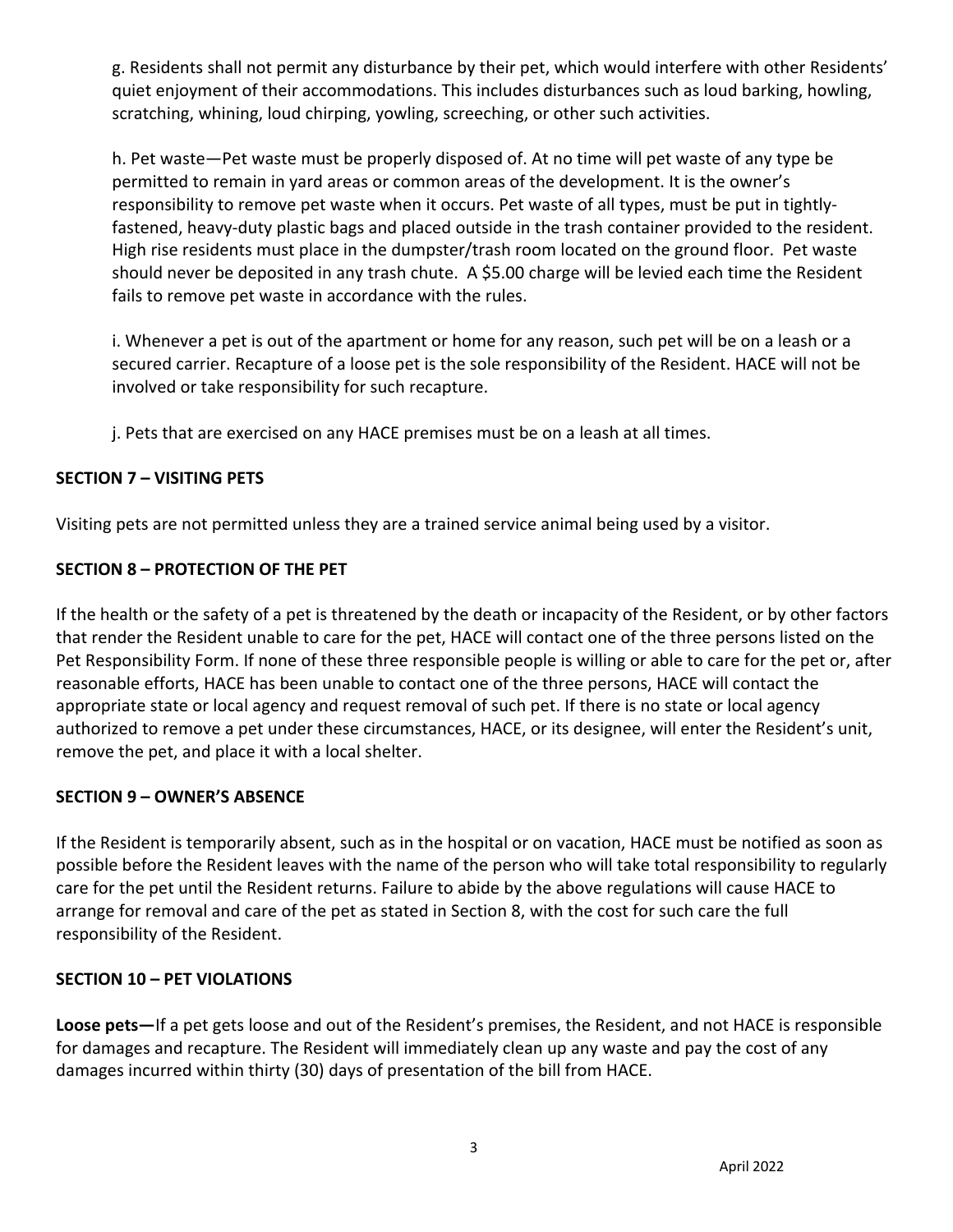**Notice of pet rule violation—**If HACE determines, on the basis of objective facts supported by written statements, that the Resident has violated a rule governing the keeping of pets, HACE will serve a notice to the Resident of the pet rule violation. This notice will be in writing and will:

a. Contain a brief statement of the factual basis for the determination and the pet rule violations or rules alleged to be violated.

b. State that the Resident has five (5) days from the effective date of service of the notice to correct the violation (including, in appropriate circumstances, removal of the pet).

c. State that the Resident's failure to correct the violation, shall result in initiation of such procedures to have the pet removed, or to terminate tenancy, or both.

d. This notice is subject to HACE's grievance procedure. However, HACE may, at its sole discretion, require the temporary removal of the pet, until the grievance hearing is held and a decision is made by the hearing officer.

## **SECTION 11 – PET REMOVAL**

If a pet becomes vicious or displays symptoms of severe illness or other behavior that constitutes an immediate threat to the health or safety of the pet or other residents, an authorized agency will be permitted to enter the Resident's unit, remove the pet, and take such action with respect to the pet as may be permissible under state and local law. HACE is permitted to enter the premises in such case as noted above if anyone of the following situations apply:

a. The Resident has refused to remove the pet or HACE is unable to contact the Resident to make the removal request.

b. If the Resident is willing but unable, due to accident or illness, to remove the pet.

c. If HACE reasonably believes the pet is being abused or neglected.

**Notice for pet removal –** If HACE determines that the Resident has failed to correct the pet rule violation, HACE may serve a notice to the Resident requiring the Resident to remove the pet. The notice will be in writing and will:

a. Contain a brief statement of the factual basis for the determination and the pet rule that has been violated.

b. State that the Resident must remove the pet within 24 hours.

c. State that failure to remove the pet shall result in initiation of procedures to have the pet removed or evict the Resident for lease violation.

#### **SECTION 12 – DEATH OF PET**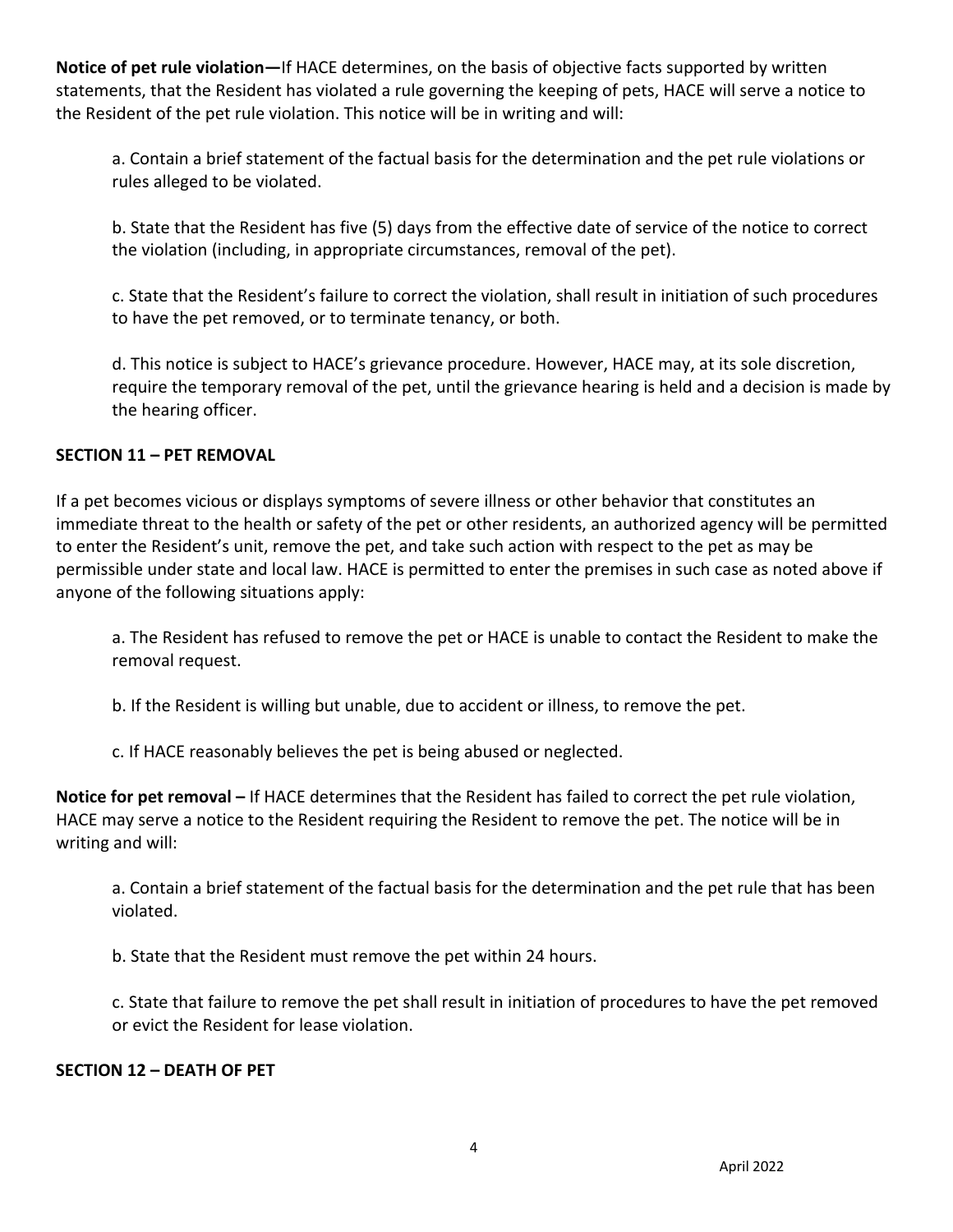Should a pet die on HACE property, it is the responsibility of the Resident to dispose of the pet immediately. If this is not done within one (1) day and HACE must dispose of such pet, the Resident will be responsible for all costs incurred by HACE. Deceased animals may not be buried/disposed of on HACE property, or in a trash container located thereon.

## **SECTION 13 – UNIT INSPECTION**

HACE maintenance personnel will not be permitted to enter the premises housing a dog or cat unless the Resident, or another responsible adult, is home and places the pet on a leash or is under control at all times maintenance personnel are in the unit. Any problems noticed at an inspection, such as damages to the premises or odors, must be rectified by repairs within five (5) days of the inspection. If the Resident has not arranged for repairs within such five (5) day period, HACE will then make the necessary repairs or extermination at the Resident's expense. These charges will be placed on the rent statement and the Resident will have thirty (30) days to pay in full.

## **SECTION 14.A. – DOGS**

In addition to the other rules, the following apply to dogs:

- Puppies must be older than 8 weeks and must be completely housebroken by 12 weeks.
- Proof that the dog is neutered or spayed must be furnished within six (6) months of admission. It is required for dogs to be spayed or neutered.
- Each dog must be licensed by the County of Erie and proof of license renewal is required each year by the Resident. Dogs must wear a collar at all times showing license and owner's name and phone number. Dogs must also wear a flea collar or have proof of flea treatment being used.
- At admission and at each recertification, the Resident must show proof that the dog has had the proper vaccines and/or other shots.
- Dogs cannot be over 20 pounds at maturity. In the case of a puppy, a statement from a veterinarian will be required verifying that normally that type of dog will not be over the size limitations at maturity.
- Dogs must be on a leash at all times when outside of the Resident's home, unless it is in an approved and secured pet carrier.
- In the case that a dog deposits waste on HACE property, the Resident must immediately remove such waste. Waste must be placed in a plastic bag, sealed tightly, and placed in the Resident's outside trash container/dumpster or ground floor trash room.
- Residents will be responsible for any and all damages caused by their dog.
- No dog may stay alone in a unit overnight. It is the responsibility of the Resident, if they have to be away overnight for any reason, to take the pet elsewhere until they return.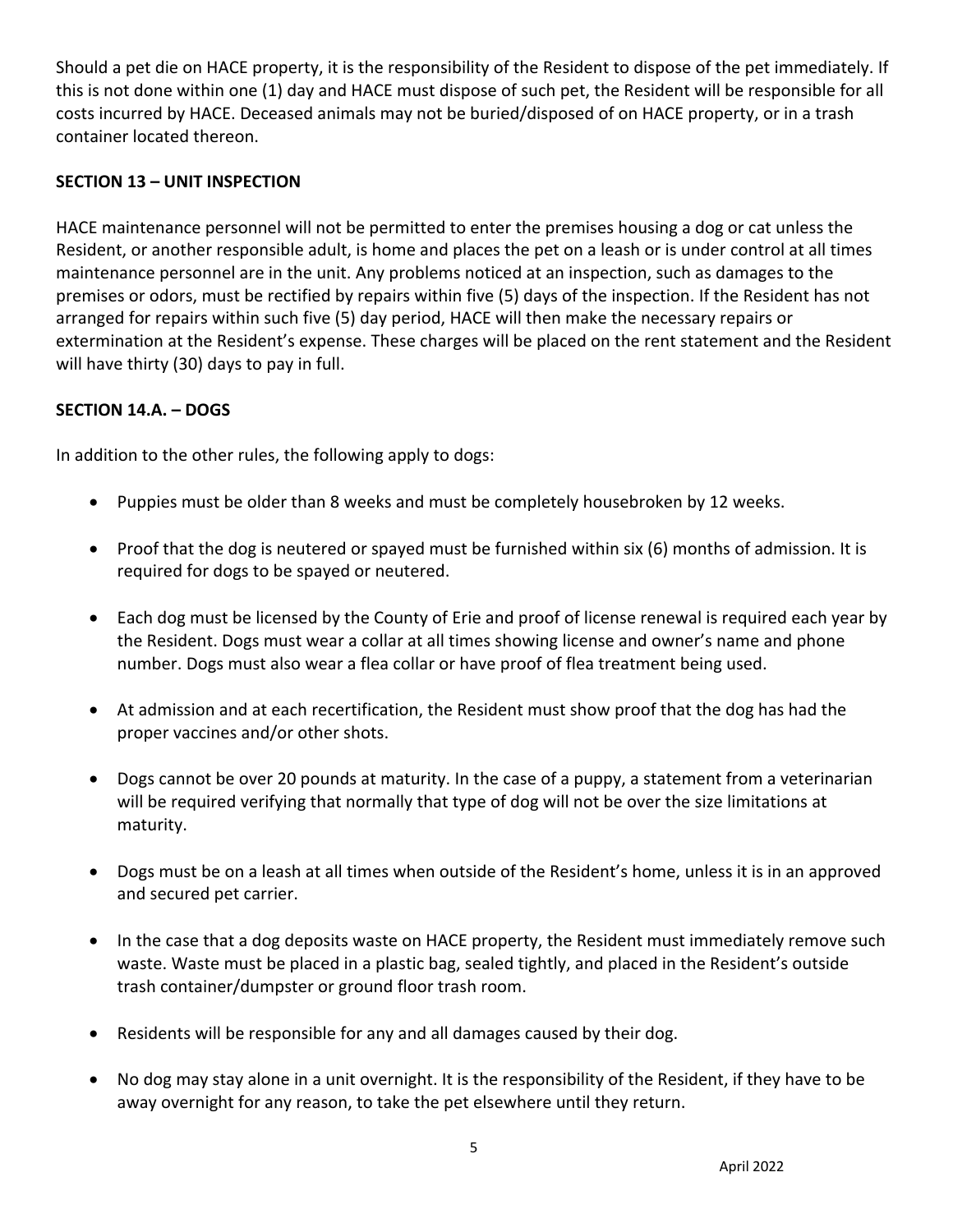• Whenever HACE's employees, or contractors, need to enter the unit, the Resident must be present and the dog must be under resident control.

#### S**ECTION 14.B. – CATS**

In addition to the other rules, the following apply to cats:

- Kittens must be at least 8 weeks old and using a litterbox by 12 weeks.
- Proof that the cat is neutered or spayed must be furnished within six (6) months of admission. It is required for cats to be spayed or neutered.
- Cats must wear a flea collar or have proof of flea treatment being used.
- At admission and at each recertification, the Resident must show proof that the cat has had the proper vaccines and/or other shots.
- Cats must be on a leash and carried when outside the Resident's apartment or carried in an approved, secured pet carrier.
- The Resident must have a litter box for the cat. Waste must be cleaned daily from the litter box, placed in a tightly-fastened plastic bag, and placed in the outside trash container by the cat owner. Residents of high-rise buildings should place the waste in a plastic bag, sealed tightly, and deposit inside the dumpster located on the ground floor trash room. Waste shall not be deposited in any trash shoot. Cat waste and litter are never to be disposed of in any other way. Please do not flush cat waste/litter down the toilet.
- No cat may stay alone in a unit overnight. It is the responsibility of the Resident if they have to be away overnight to take the pet elsewhere until they return.
- In the case that a cat deposits waste on HACE property, the Resident must immediately remove such waste. Waste must be placed in a plastic bag, sealed tight, and placed in the Resident's outside trash container/dumpster or ground floor trash room.
- Whenever HACE's employees, or contractors, need to enter the unit, the Resident must be present and the cat must be under control at all times.
- Residents will be responsible for any and all damages caused by their cat.

## **SECTION 14.C. – STRAY DOGS OR CATS**

Any stray dog or cat found on Authority property will be removed and placed with a local Animal Shelter. Any unregistered dog or cat on Authority property will be considered as a stray.

#### **SECTION 14.D. – BIRDS**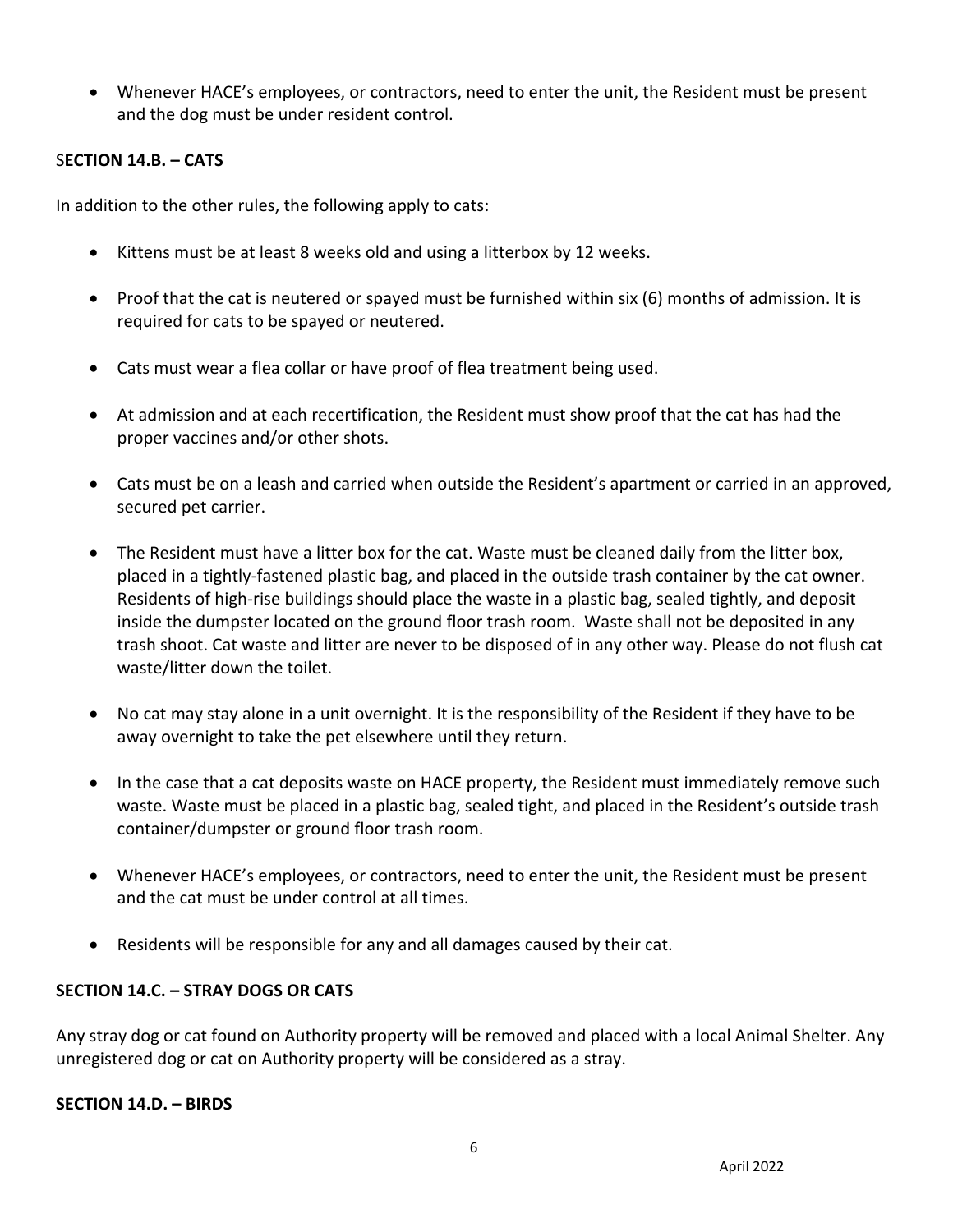- No more than two (2) birds (parakeets or canaries) to a unit will be permitted.
- The birdcage must be no larger than three (3) feet high and two (2) feet wide.
- Cages must be cleaned daily.
- Debris from cage must be disposed of in a plastic bag, sealed, and placed in the outside trash container or in the first floor trash room.

## **SECTION 14.E. – FISH**

- Only one fish tank is permitted per unit. It is to be no larger than twenty (20) gallons.
- A fishbowl must be cleaned once a week. Fish tanks must be cleaned once a month.
- Fish may not be left alone in the unit over one (1) week, unless arrangements for care have been made by the Resident.
- Residents must be aware, when cleaning or filling fish tanks, that any water damage done to the apartment will be billed to the Resident.

## **SECTION 14.F. – EMOTIONAL SUPPORT AND SERVICE ANIMALS**

These policies and procedures do not apply to emotional support and service animals aiding a Resident. Please see the HACE policy for service and assistance animals.

## **Attachments:**

Pet Registration Form

Pet Responsibility Form

Pet Policy Checklist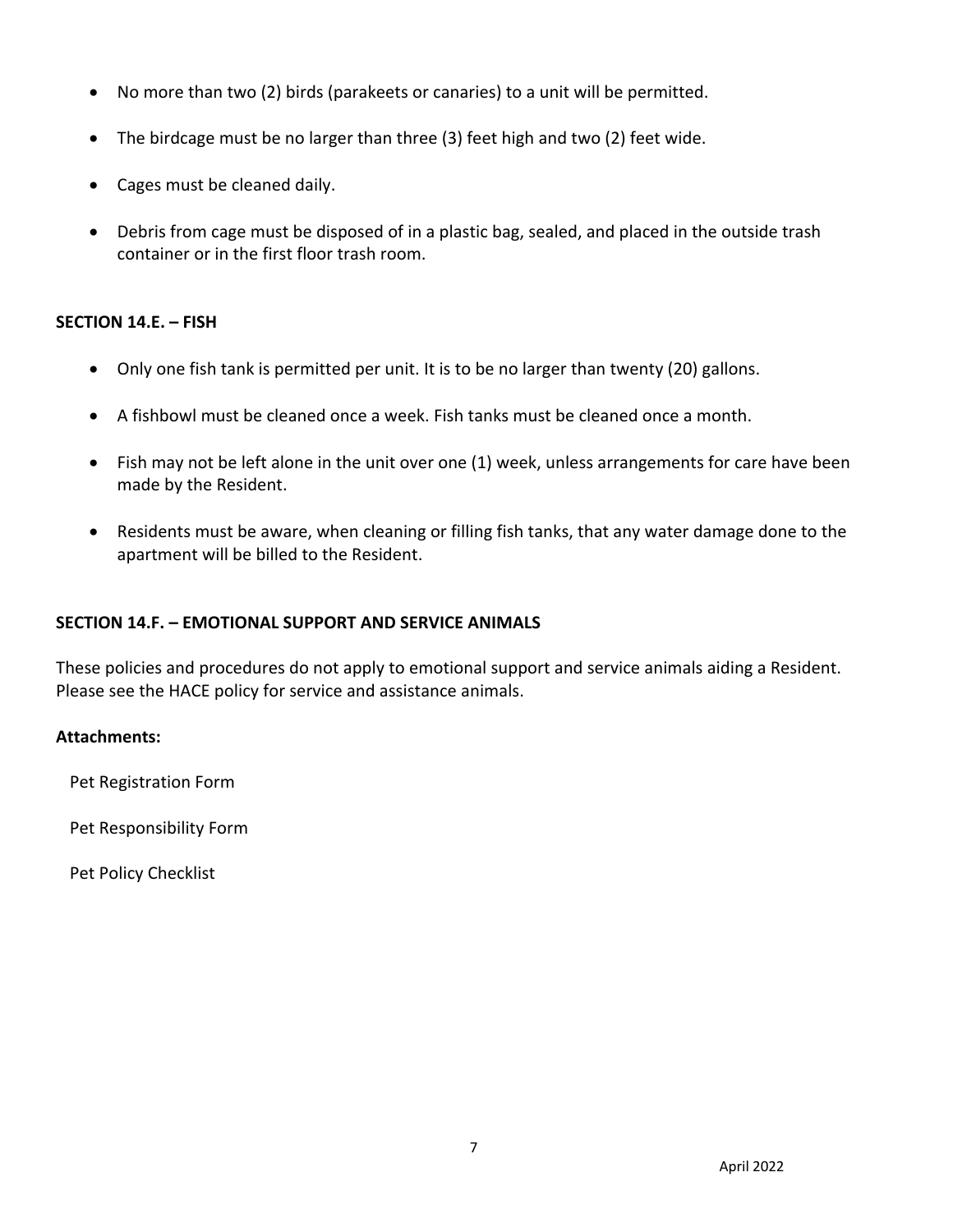## **HOUSING AUTHORITY OF THE CITY OF ERIE Pet Registration Form**

| VETERINARIAN TO FILL OUT THE FOLLOWING:             |                                                        |                                                                                                              |
|-----------------------------------------------------|--------------------------------------------------------|--------------------------------------------------------------------------------------------------------------|
|                                                     | This pet has had the following necessary inoculations: |                                                                                                              |
|                                                     |                                                        |                                                                                                              |
|                                                     |                                                        |                                                                                                              |
| I am certifying that this pet is in good health and |                                                        |                                                                                                              |
|                                                     |                                                        |                                                                                                              |
| $\Box$ has NOT been spayed or neutered.             |                                                        |                                                                                                              |
|                                                     |                                                        |                                                                                                              |
| Pet Responsibility Form is attached.                |                                                        | As the pet owner, I have read the Pet Policy & Procedures and agree to abide by those regulations. My signed |
|                                                     |                                                        | Date ________________________                                                                                |
|                                                     |                                                        | Date _________________________                                                                               |

☐ Denied by \_\_\_\_\_\_\_\_\_\_\_\_\_\_\_\_\_\_\_\_\_\_\_\_\_\_\_\_\_\_\_\_\_\_\_\_\_\_\_\_ Date\_\_\_\_\_\_\_\_\_\_\_\_\_\_\_\_\_\_\_\_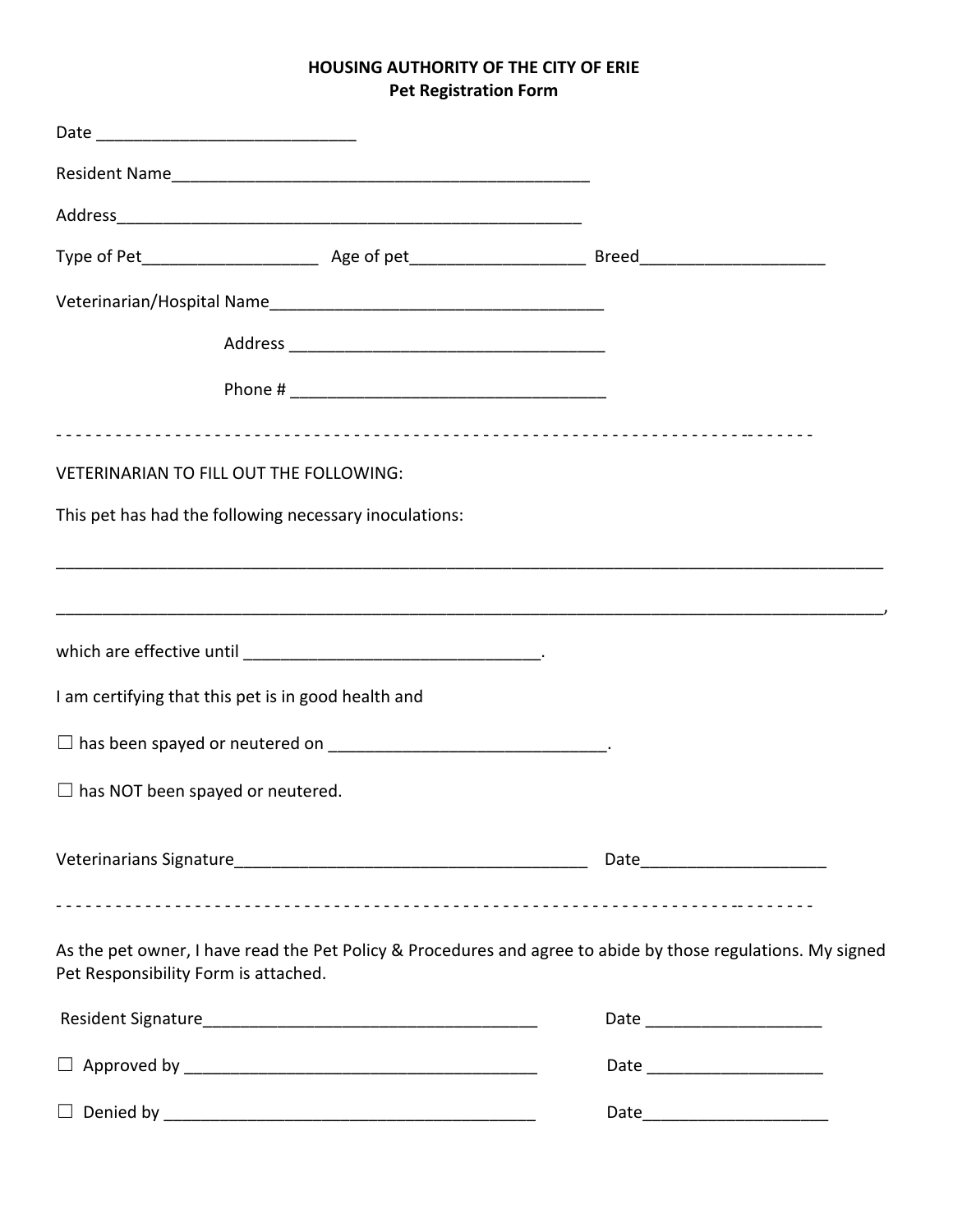#### **HOUSING AUTHORITY OF THE CITY OF ERIE Pet Responsibility Form**

*(Must be filled in, signed, and submitted with the Pet Registration Form to the Housing Authority before the pet can be approved.)*

As a pet owner residing in a HACE building, I have contacted the following three (3) local persons who have agreed by their signatures to accept the responsibility for removal and/or care of my pet if I become ill or, for any reason, cannot temporarily care for this pet.

| 1. I have read the Housing Authority Pet Policy and agree to abide by these rules and assume responsibility for |
|-----------------------------------------------------------------------------------------------------------------|
|                                                                                                                 |
| the event the owner is out of town or, for any reason, is not able to continue care of the pet temporarily.     |
|                                                                                                                 |
|                                                                                                                 |
|                                                                                                                 |
| 2. I have read the Housing Authority Pet Policy and agree to abide by these rules and assume responsibility for |
|                                                                                                                 |
| the event the owner is out of town or, for any reason, is not able to continue care of the pet temporarily.     |
| Phone: _______________________                                                                                  |
|                                                                                                                 |
| Date_____________________________                                                                               |
| 3. I have read the Housing Authority Pet Policy and agree to abide by these rules and assume responsibility for |
|                                                                                                                 |
| the event the owner is out of town or, for any reason, is not able to continue care of the pet temporarily.     |
|                                                                                                                 |
|                                                                                                                 |
|                                                                                                                 |